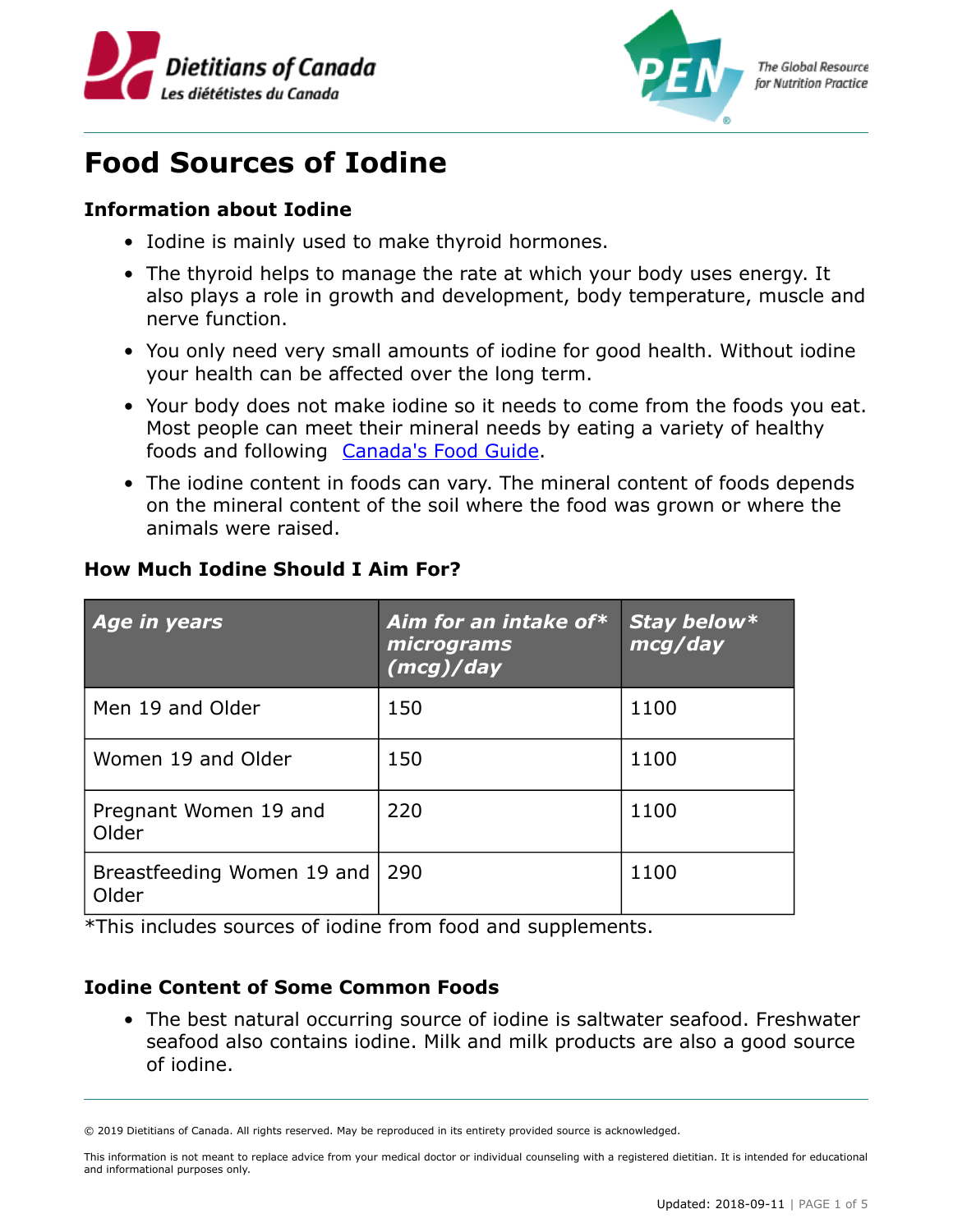



- Iodine is added to all table salt in Canada. 1 teaspoon of table salt contains 380 mcg of iodine.
- Kosher, pickling and sea salt are a source of natural iodine but do not contain as much as iodized table salt.

| Food                                          | <b>Serving Size</b>        | <b>Iodine</b> (mcg) |  |  |
|-----------------------------------------------|----------------------------|---------------------|--|--|
| <b>Vegetables and Fruit</b>                   |                            |                     |  |  |
| Potato with peel, cooked                      | 1 medium                   | 52                  |  |  |
| Potato without peel, cooked                   | 1 medium                   | 15                  |  |  |
| Prunes                                        | 3 fruit (30 g)             | 9                   |  |  |
| Green lima beans, cooked                      | 125 mL $(\frac{1}{2}$ cup) | 8                   |  |  |
| Corn, cooked                                  | 125 mL $(1/2$ cup)         | 7                   |  |  |
| Green peas, cooked                            | 125 mL (1/2 cup)           | 4                   |  |  |
| Banana                                        | 1 medium                   | 3                   |  |  |
| <b>Strawberries</b>                           | 125 mL (1/2 cup)           | 3                   |  |  |
| Spinach, boiled                               | 125 mL $(\frac{1}{2}$ cup) | 2                   |  |  |
| <b>Grain Foods</b>                            |                            |                     |  |  |
| Cereal (check product label for serving size) |                            |                     |  |  |
| Crisped rice                                  | 30 <sub>g</sub>            | 20                  |  |  |
| Oat, o-shaped                                 | 30 <sub>g</sub>            | 14                  |  |  |
| Oatmeal, cooked                               | 175 mL (3/4 cup)           | 12                  |  |  |
| Shredded wheat                                | 30 g                       | 8                   |  |  |
| Raisin bran                                   | 30 <sub>g</sub>            | 6                   |  |  |
| Soda crackers                                 | 10 crackers                | 44                  |  |  |

© 2019 Dietitians of Canada. All rights reserved. May be reproduced in its entirety provided source is acknowledged.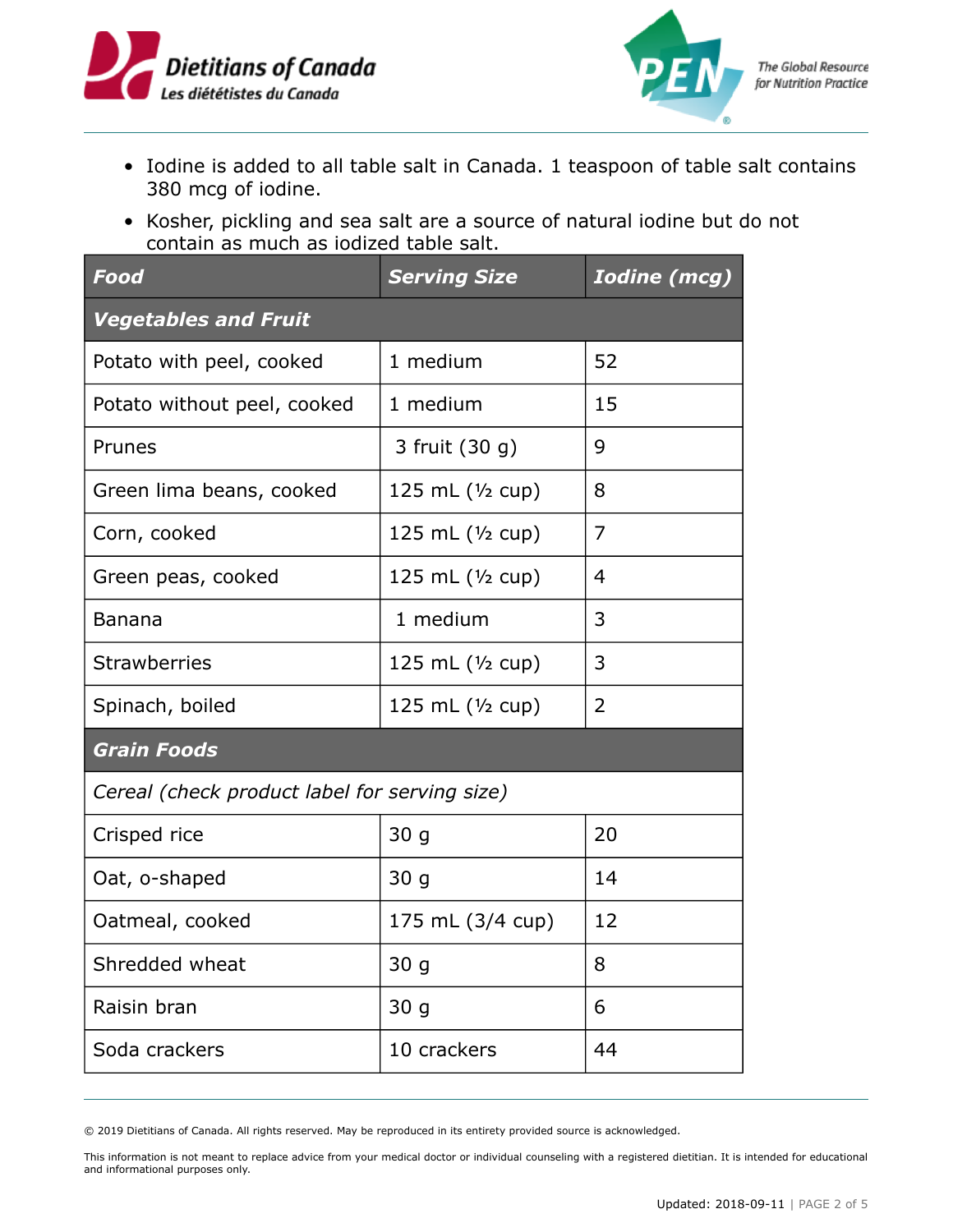



| Bread (rye, whole wheat,<br>white)                   | 1 slice $(35 g)$              | 17-32               |  |  |
|------------------------------------------------------|-------------------------------|---------------------|--|--|
| Food                                                 | <b>Serving Size</b>           | <b>Iodine (mcg)</b> |  |  |
| Tortilla                                             | $\frac{1}{2}$ tortilla (35 g) | 26                  |  |  |
| Pasta, enriched, cooked                              | 125 mL $(1/2$ cup)            | 16                  |  |  |
| Pasta, egg noodles, enriched,<br>cooked              | 125 mL $(\frac{1}{2}$ cup)    | 9                   |  |  |
| Rice, white, cooked                                  | 125 mL $(\frac{1}{2}$ cup)    | 4                   |  |  |
| <b>Protein Foods</b>                                 |                               |                     |  |  |
| <b>Milk and Alternatives</b>                         |                               |                     |  |  |
| Cottage cheese                                       | 250 mL (1 cup)                | 65                  |  |  |
| Milk (3.3% homo, 2%, skim,<br>chocolate, buttermilk) | 250 mL (1 cup)                | $19 - 62$           |  |  |
| Yogurt, plain                                        | 175 g $(3/4$ cup)             | 58                  |  |  |
| Yogurt, fruit                                        | 175 g $(3/4$ cup)             | 35                  |  |  |
| Hard cheese, cheddar                                 | 50 g $(1 \frac{1}{2}$ oz)     | 22                  |  |  |
| <b>Meat and Alternatives</b>                         |                               |                     |  |  |
| Liver, beef, cooked                                  | 75 g (2 1/2 oz)               | 32                  |  |  |
| Turkey, light, cooked                                | 75 g (2 1/2 oz)               | 30                  |  |  |
| Deli meat (salami, bologna)                          | 75 g or 3 slices              | $16 - 21$           |  |  |
| Beef, various cuts, cooked                           | 75 g (2 1/2 oz)               | $11 - 14$           |  |  |
| Chicken, light/dark, cooked                          | 75 g (2 ½ oz)                 | $11 - 13$           |  |  |
| Pork, various cuts, cooked                           | 75 g (2 1/2 oz)               | $4 - 9$             |  |  |

© 2019 Dietitians of Canada. All rights reserved. May be reproduced in its entirety provided source is acknowledged.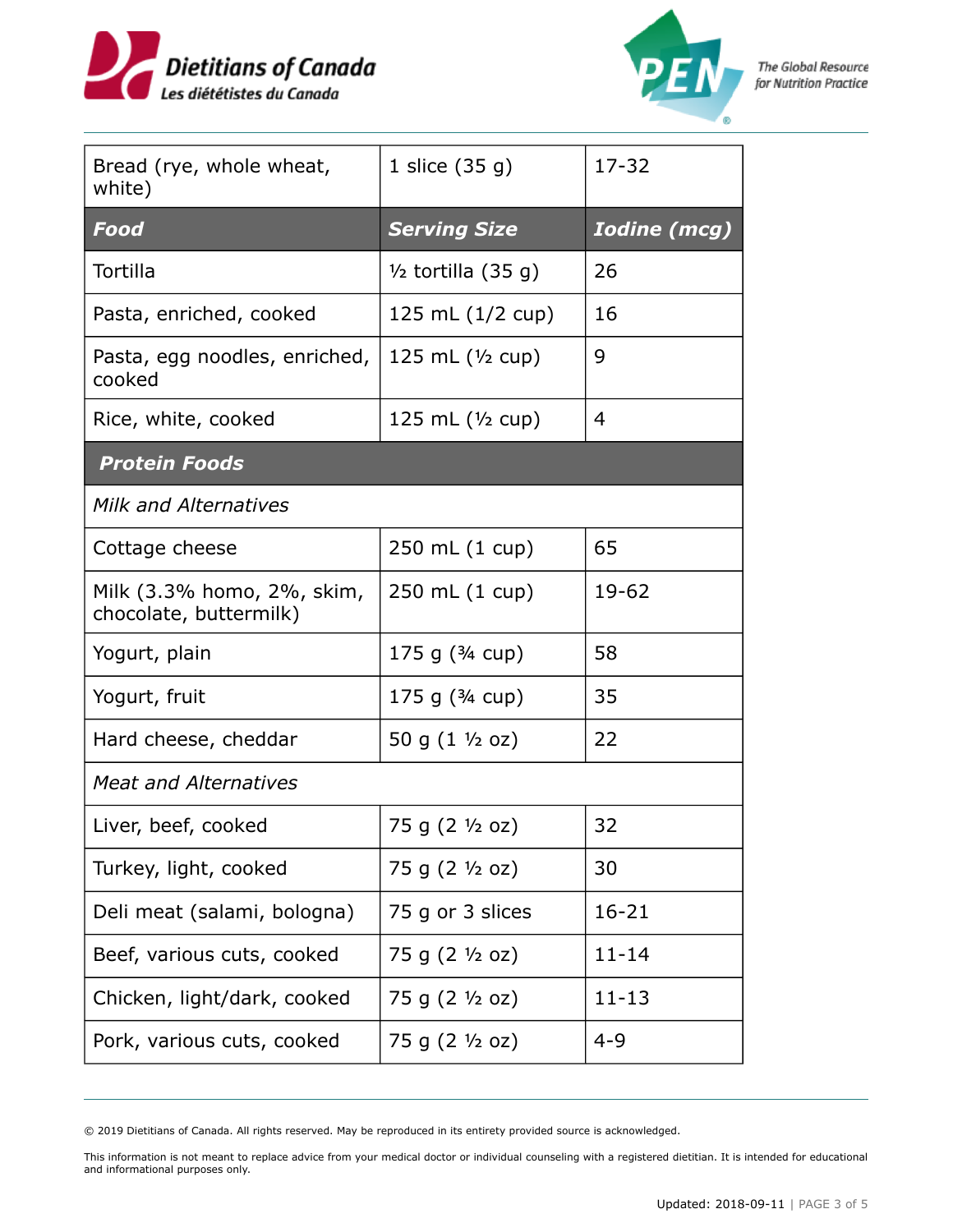



**The Global Resource** for Nutrition Practice

| <b>Food</b>                                        | <b>Serving Size</b> | <b>Iodine</b> (mcg) |
|----------------------------------------------------|---------------------|---------------------|
| Lamb chop, cooked                                  | 75 g (2 1/2 oz)     | 8                   |
| <b>Fish and Seafood</b>                            |                     |                     |
| Cod, cooked                                        | 75 g (2 1/2 oz)     | 87                  |
| Haddock, cooked                                    | 75 g (2 1/2 oz)     | 87                  |
| Tuna, canned                                       | 75 g (2 1/2 oz)     | 15                  |
| <b>Meat Alternatives</b>                           |                     |                     |
| Soynuts                                            | 60 mL (1/4 cup)     | 60                  |
| Beans (navy, black-eyed,<br>kidney, pinto), cooked | 175 mL $(3/4$ cup)  | 19-53               |
| Egg, cooked                                        | 2 large             | $48 - 52$           |
| Pecans, unsalted                                   | 60 mL (1/4 cup)     | 2                   |
| Peanuts, salted                                    | 60 mL (1/4 cup)     | $\overline{2}$      |
| Peanut butter                                      | 30 mL (2 Tbsp)      | 1                   |

Source: Institute of Medicine. Dietary Reference Intakes. Washington: National Academies Press; 2006 and Pennington

J, Spungen J. Bowes & Church's Food Values Portions Commonly Used, 19E Lippincott Williams and Wilkins, 2010.

*These resources are provided as sources of additional information believed to be reliable and accurate at the time of publication and should not be considered an endorsement of any information, service, product or company.*



© 2019 Dietitians of Canada. All rights reserved. May be reproduced in its entirety provided source is acknowledged.